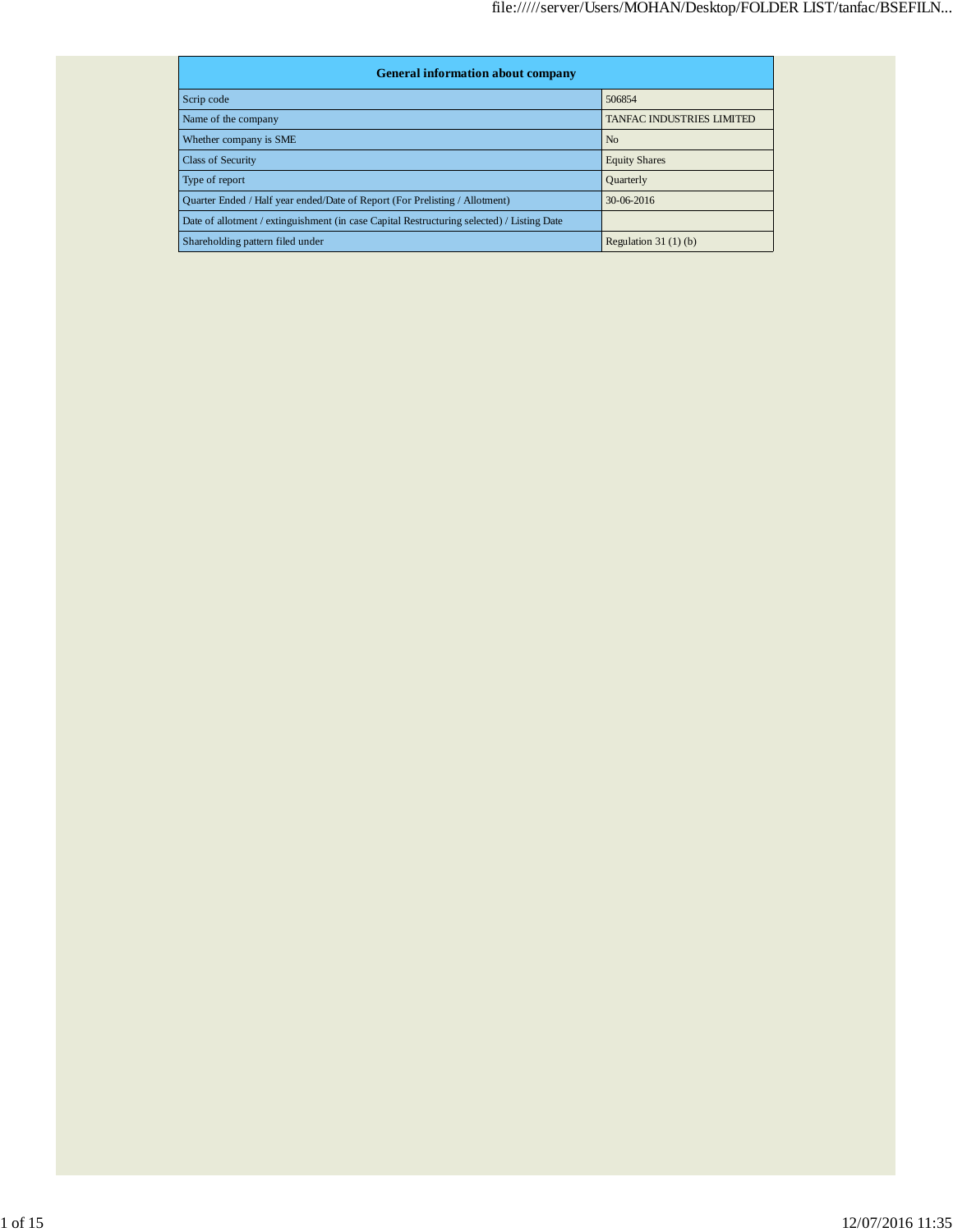| Sr. No. | Particular                                                                             | Yes/No         |
|---------|----------------------------------------------------------------------------------------|----------------|
|         | Whether the Listed Entity has issued any partly paid up shares?                        | N <sub>o</sub> |
|         | Whether the Listed Entity has issued any Convertible Securities?                       | N <sub>0</sub> |
|         | Whether the Listed Entity has issued any Warrants?                                     | N <sub>o</sub> |
|         | Whether the Listed Entity has any shares against which depository receipts are issued? | N <sub>0</sub> |
|         | Whether the Listed Entity has any shares in locked-in?                                 | N <sub>o</sub> |
| 6       | Whether any shares held by promoters are pledge or otherwise encumbered?               | N <sub>o</sub> |
|         | Whether company has equity shares with differential voting rights?                     | N <sub>0</sub> |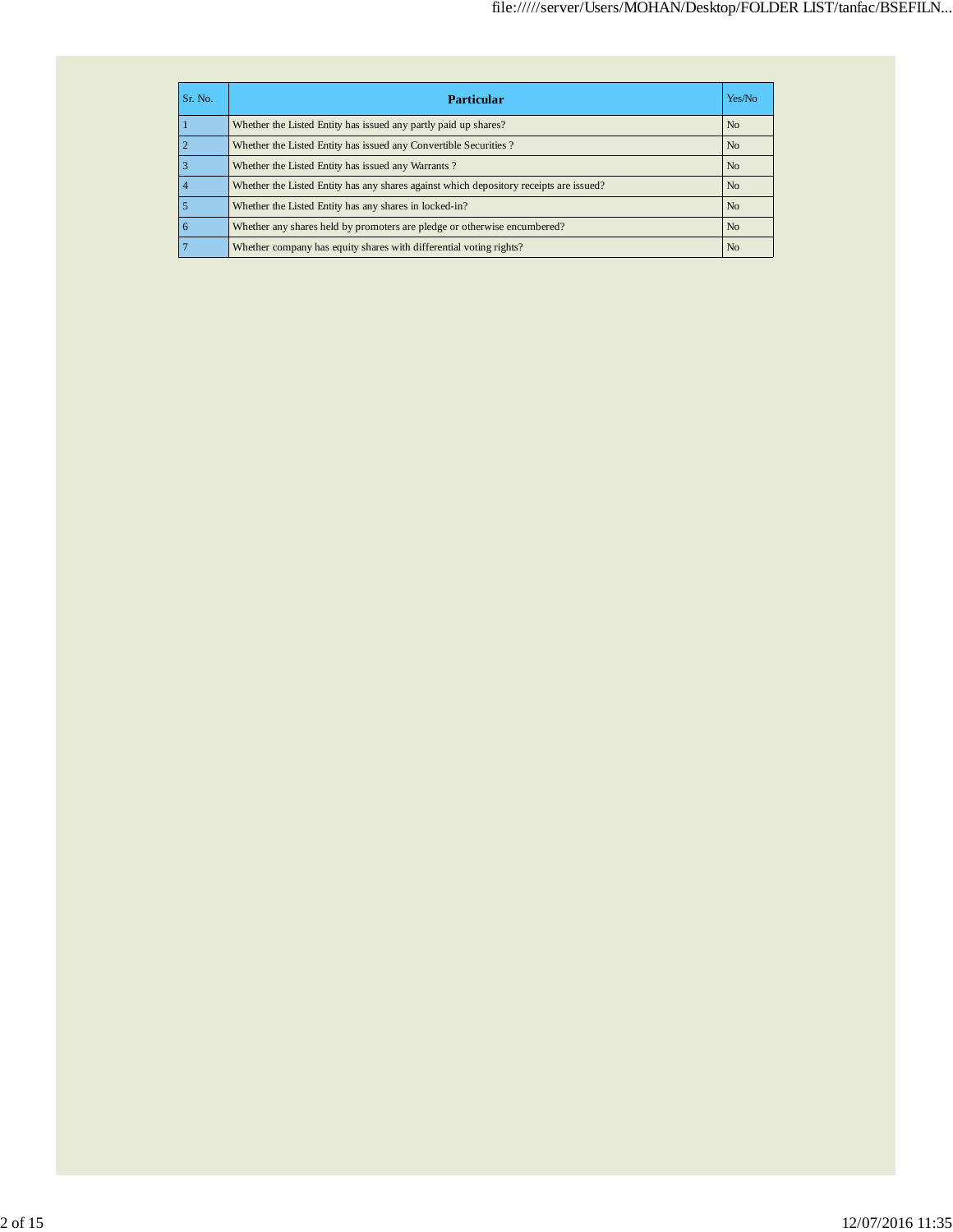|               | Table I - Summary Statement holding of specified securities |                         |                      |                            |                          |                                  |                                                  |                                                                  |               |         |                     |  |  |  |
|---------------|-------------------------------------------------------------|-------------------------|----------------------|----------------------------|--------------------------|----------------------------------|--------------------------------------------------|------------------------------------------------------------------|---------------|---------|---------------------|--|--|--|
| Category<br>( |                                                             |                         | No. of<br>fully paid | No. Of<br>Partly           | No. Of<br>shares         | Total nos.<br>shares held        | Shareholding as<br>a % of total no.<br>of shares | Number of Voting Rights held in each<br>class of securities (IX) |               |         |                     |  |  |  |
|               | Category of<br>shareholder                                  | Nos. Of<br>shareholders | up equity<br>shares  | paid-up<br>equity          | underlying<br>Depository | $(VII) =$<br>$(IV)+(V)+$<br>(VI) | (calculated as<br>per SCRR,                      | No of Voting (XIV) Rights                                        |               |         | Total as a          |  |  |  |
|               | (II)                                                        | (III)                   | held (IV)            | shares<br>$\text{held}(V)$ | Receipts<br>(VI)         |                                  | 1957) (VIII) As<br>a% of<br>$(A+B+C2)$           | Class eg:<br>X                                                   | Class<br>eg:y | Total   | $%$ of<br>$(A+B+C)$ |  |  |  |
| (A)           | Promoter &<br>Promoter<br>Group                             | $\overline{4}$          | 5084802              |                            |                          | 5084802                          | 50.98                                            | 5084802                                                          |               | 5084802 | 50.98               |  |  |  |
| (B)           | Public                                                      | 15983                   | 4890198              |                            |                          | 4890198                          | 49.02                                            | 4890198                                                          |               | 4890198 | 49.02               |  |  |  |
| (C)           | N <sub>on</sub><br>Promoter-<br>Non Public                  |                         |                      |                            |                          |                                  |                                                  |                                                                  |               |         |                     |  |  |  |
| (C1)          | <b>Shares</b><br>underlying<br><b>DRs</b>                   |                         |                      |                            |                          |                                  |                                                  |                                                                  |               |         |                     |  |  |  |
| (C2)          | Shares held<br>by<br>Employee<br><b>Trusts</b>              |                         |                      |                            |                          |                                  |                                                  |                                                                  |               |         |                     |  |  |  |
|               | Total                                                       | 15987                   | 9975000              |                            |                          | 9975000                          |                                                  | 9975000                                                          |               | 9975000 | 100                 |  |  |  |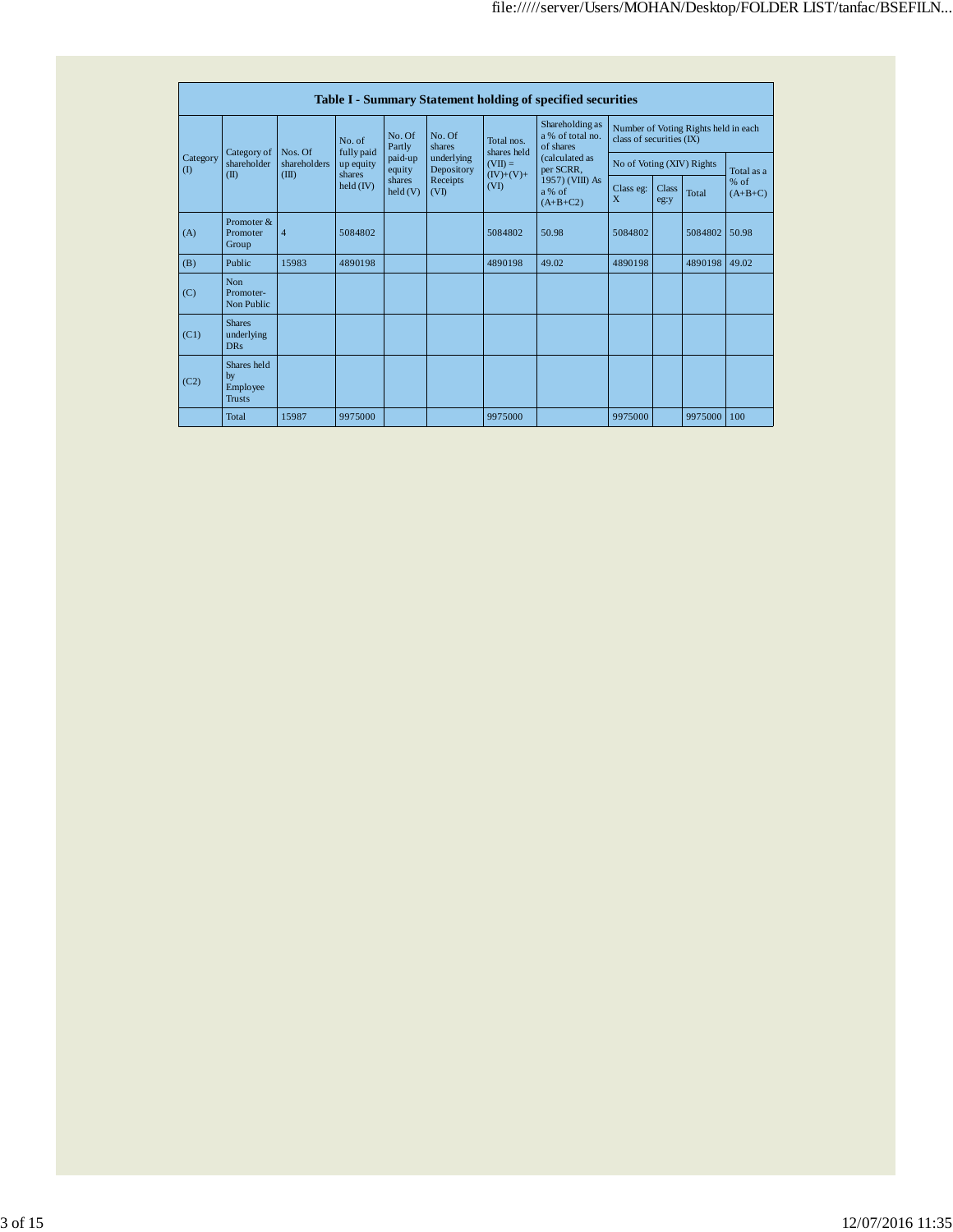|                          | Table I - Summary Statement holding of specified securities |                                 |                                      |                                                      |                                                                                           |                                                                                           |                                                      |            |                                                                               |                              |                                       |  |
|--------------------------|-------------------------------------------------------------|---------------------------------|--------------------------------------|------------------------------------------------------|-------------------------------------------------------------------------------------------|-------------------------------------------------------------------------------------------|------------------------------------------------------|------------|-------------------------------------------------------------------------------|------------------------------|---------------------------------------|--|
| Category<br>$($ $\Gamma$ | Category of<br>shareholder<br>(II)                          | No. Of<br><b>Shares</b>         | Underlying<br>Outstanding            | No. of<br><b>Shares</b><br>Underlying<br>Outstanding | No. Of<br><b>Shares</b><br>Underlying<br>Outstanding<br>convertible                       | Shareholding,<br>as a % assuming<br>full conversion<br>of convertible<br>securities (as a | Number of<br>Locked in<br>shares (XII)               |            | Number of<br><b>Shares</b><br>pledged or<br>otherwise<br>encumbered<br>(XIII) |                              | Number of<br>equity shares<br>held in |  |
|                          |                                                             | convertible<br>securities $(X)$ | <b>Warrants</b><br>(X <sub>i</sub> ) | securities and<br>No. Of<br>Warrants (Xi)<br>(a)     | percentage of<br>diluted share<br>capital) $(XI)=$<br>$(VII)+(X)$ As a<br>% of $(A+B+C2)$ | No.<br>(a)                                                                                | As $a\%$<br>of total<br><b>Shares</b><br>held<br>(b) | No.<br>(a) | As a %<br>of total<br><b>Shares</b><br>held<br>(b)                            | dematerialized<br>form (XIV) |                                       |  |
| (A)                      | Promoter $&$<br>Promoter<br>Group                           |                                 |                                      |                                                      | 50.98                                                                                     |                                                                                           |                                                      |            |                                                                               | 5084802                      |                                       |  |
| (B)                      | Public                                                      |                                 |                                      |                                                      | 49.02                                                                                     |                                                                                           |                                                      |            |                                                                               | 4187785                      |                                       |  |
| (C)                      | <b>Non</b><br>Promoter-<br>Non Public                       |                                 |                                      |                                                      |                                                                                           |                                                                                           |                                                      |            |                                                                               |                              |                                       |  |
| (C1)                     | <b>Shares</b><br>underlying<br><b>DRs</b>                   |                                 |                                      |                                                      |                                                                                           |                                                                                           |                                                      |            |                                                                               |                              |                                       |  |
| (C2)                     | Shares held<br>by<br>Employee<br><b>Trusts</b>              |                                 |                                      |                                                      |                                                                                           |                                                                                           |                                                      |            |                                                                               |                              |                                       |  |
|                          | Total                                                       |                                 |                                      |                                                      |                                                                                           |                                                                                           |                                                      |            |                                                                               | 9272587                      |                                       |  |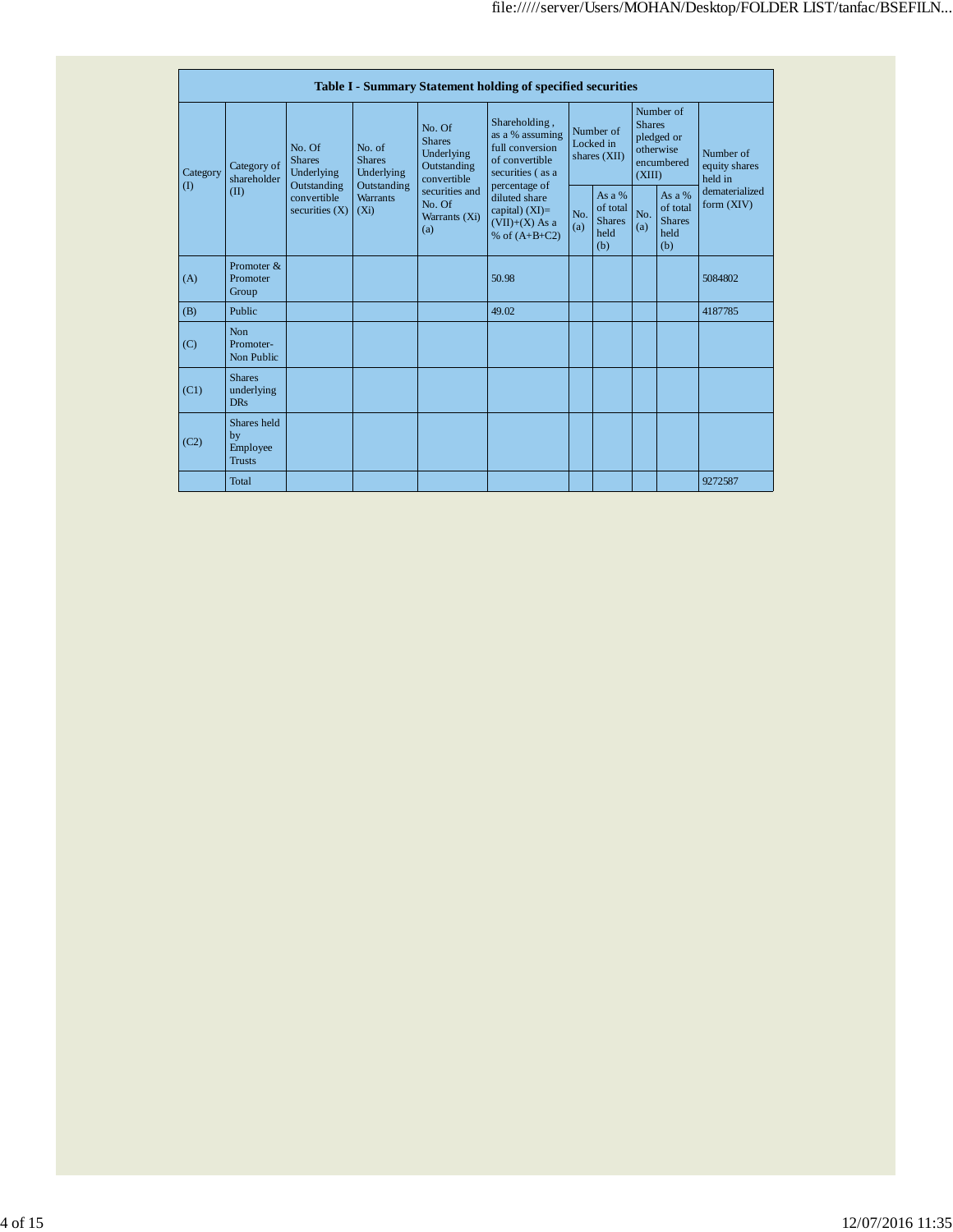|                                                                                             | Table II - Statement showing shareholding pattern of the Promoter and Promoter Group                                |                                                                              |                         |                       |                                    |                          |                                              |                           |               |                                                                  |                                 |  |
|---------------------------------------------------------------------------------------------|---------------------------------------------------------------------------------------------------------------------|------------------------------------------------------------------------------|-------------------------|-----------------------|------------------------------------|--------------------------|----------------------------------------------|---------------------------|---------------|------------------------------------------------------------------|---------------------------------|--|
|                                                                                             |                                                                                                                     |                                                                              | No. of                  | No. Of<br>Partly      | No. Of                             | Total nos.               | Shareholding<br>as a % of total              |                           |               | Number of Voting Rights held in<br>each class of securities (IX) |                                 |  |
| Sr.                                                                                         | Category &<br>Name of the                                                                                           | Nos. Of<br>shareholders                                                      | fully paid<br>up equity | paid-up<br>equity     | shares<br>underlying<br>Depository | shares held<br>$(VII) =$ | no. of shares<br>(calculated as<br>per SCRR, | No of Voting (XIV) Rights |               |                                                                  | Total<br>as a %                 |  |
|                                                                                             | Shareholders (I)                                                                                                    | (III)                                                                        | shares<br>held (IV)     | shares<br>held<br>(V) | Receipts<br>(VI)                   | $(IV)+(V)+$<br>(VI)      | 1957) (VIII)<br>As a % of<br>$(A+B+C2)$      | Class eg:<br>X            | Class<br>eg:y | Total                                                            | of<br>Total<br>Voting<br>rights |  |
| A                                                                                           | Table II - Statement showing shareholding pattern of the Promoter and Promoter Group                                |                                                                              |                         |                       |                                    |                          |                                              |                           |               |                                                                  |                                 |  |
| (1)                                                                                         | Indian                                                                                                              |                                                                              |                         |                       |                                    |                          |                                              |                           |               |                                                                  |                                 |  |
| (b)                                                                                         | Central<br>Government/<br><b>State</b><br>Government(s)                                                             | $\mathbf{1}$                                                                 | 2595000                 |                       |                                    | 2595000                  | 26.02                                        | 2595000                   |               | 2595000                                                          | 26.02                           |  |
| (d)                                                                                         | Any Other<br>(specify)                                                                                              | 3                                                                            | 2489802                 |                       |                                    | 2489802                  | 24.96                                        | 2489802                   |               | 2489802                                                          | 24.96                           |  |
| Sub-Total<br>(A)(1)                                                                         |                                                                                                                     | $\overline{4}$                                                               | 5084802                 |                       |                                    | 5084802                  | 50.98                                        | 5084802                   |               | 5084802                                                          | 50.98                           |  |
| (2)                                                                                         | Foreign                                                                                                             |                                                                              |                         |                       |                                    |                          |                                              |                           |               |                                                                  |                                 |  |
| Total<br>Shareholding<br>of Promoter<br>and Promoter<br>Group<br>$(A)= (A)$<br>$(1)+(A)(2)$ |                                                                                                                     | $\overline{4}$                                                               | 5084802                 |                       |                                    | 5084802                  | 50.98                                        | 5084802                   |               | 5084802 50.98                                                    |                                 |  |
| $\bf{B}$                                                                                    |                                                                                                                     | Table III - Statement showing shareholding pattern of the Public shareholder |                         |                       |                                    |                          |                                              |                           |               |                                                                  |                                 |  |
| (1)                                                                                         | <b>Institutions</b>                                                                                                 |                                                                              |                         |                       |                                    |                          |                                              |                           |               |                                                                  |                                 |  |
| (a)                                                                                         | <b>Mutual Funds</b>                                                                                                 | 14                                                                           | 8100                    |                       |                                    | 8100                     | 0.08                                         | 8100                      |               | 8100                                                             | 0.08                            |  |
| (f)                                                                                         | Financial<br>Institutions/<br><b>Banks</b>                                                                          | 5                                                                            | 1000                    |                       |                                    | 1000                     | 0.01                                         | 1000                      |               | 1000                                                             | 0.01                            |  |
| Sub-Total<br>(B)(1)                                                                         |                                                                                                                     | 19                                                                           | 9100                    |                       |                                    | 9100                     | 0.09                                         | 9100                      |               | 9100                                                             | 0.09                            |  |
| (3)                                                                                         | Non-institutions                                                                                                    |                                                                              |                         |                       |                                    |                          |                                              |                           |               |                                                                  |                                 |  |
| (a(i))                                                                                      | Individuals -<br>i.Individual<br>shareholders<br>holding<br>nominal share<br>capital up to Rs.<br>2 lakhs.          | 15563                                                                        | 2852381                 |                       |                                    | 2852381                  | 28.6                                         | 2852381                   |               | 2852381                                                          | 28.6                            |  |
| (a(ii))                                                                                     | Individuals - ii.<br>Individual<br>shareholders<br>holding<br>nominal share<br>capital in excess<br>of Rs. 2 lakhs. | 9                                                                            | 753353                  |                       |                                    | 753353                   | 7.55                                         | 753353                    |               | 753353                                                           | 7.55                            |  |
| (e)                                                                                         | Any Other<br>(specify)                                                                                              | 392                                                                          | 1275364                 |                       |                                    | 1275364                  | 12.79                                        | 1275364                   |               | 1275364                                                          | 12.79                           |  |
| Sub-Total<br>(B)(3)                                                                         |                                                                                                                     | 15964                                                                        | 4881098                 |                       |                                    | 4881098                  | 48.93                                        | 4881098                   |               | 4881098                                                          | 48.93                           |  |
| <b>Total Public</b><br>Shareholding<br>$(B)= (B)$<br>$(1)+(B)$<br>$(2)+(B)(3)$              |                                                                                                                     | 15983                                                                        | 4890198                 |                       |                                    | 4890198                  | 49.02                                        | 4890198                   |               | 4890198 49.02                                                    |                                 |  |
| $\mathbf C$                                                                                 | Table IV - Statement showing shareholding pattern of the Non Promoter- Non Public shareholder                       |                                                                              |                         |                       |                                    |                          |                                              |                           |               |                                                                  |                                 |  |
| Total (<br>$A+B+C2$ )                                                                       |                                                                                                                     | 15987                                                                        | 9975000                 |                       |                                    | 9975000                  | 100                                          | 9975000                   |               | 9975000                                                          | 100                             |  |
| Total<br>$(A+B+C)$                                                                          |                                                                                                                     | 15987                                                                        | 9975000                 |                       |                                    | 9975000                  |                                              | 9975000                   |               | 9975000                                                          | 100                             |  |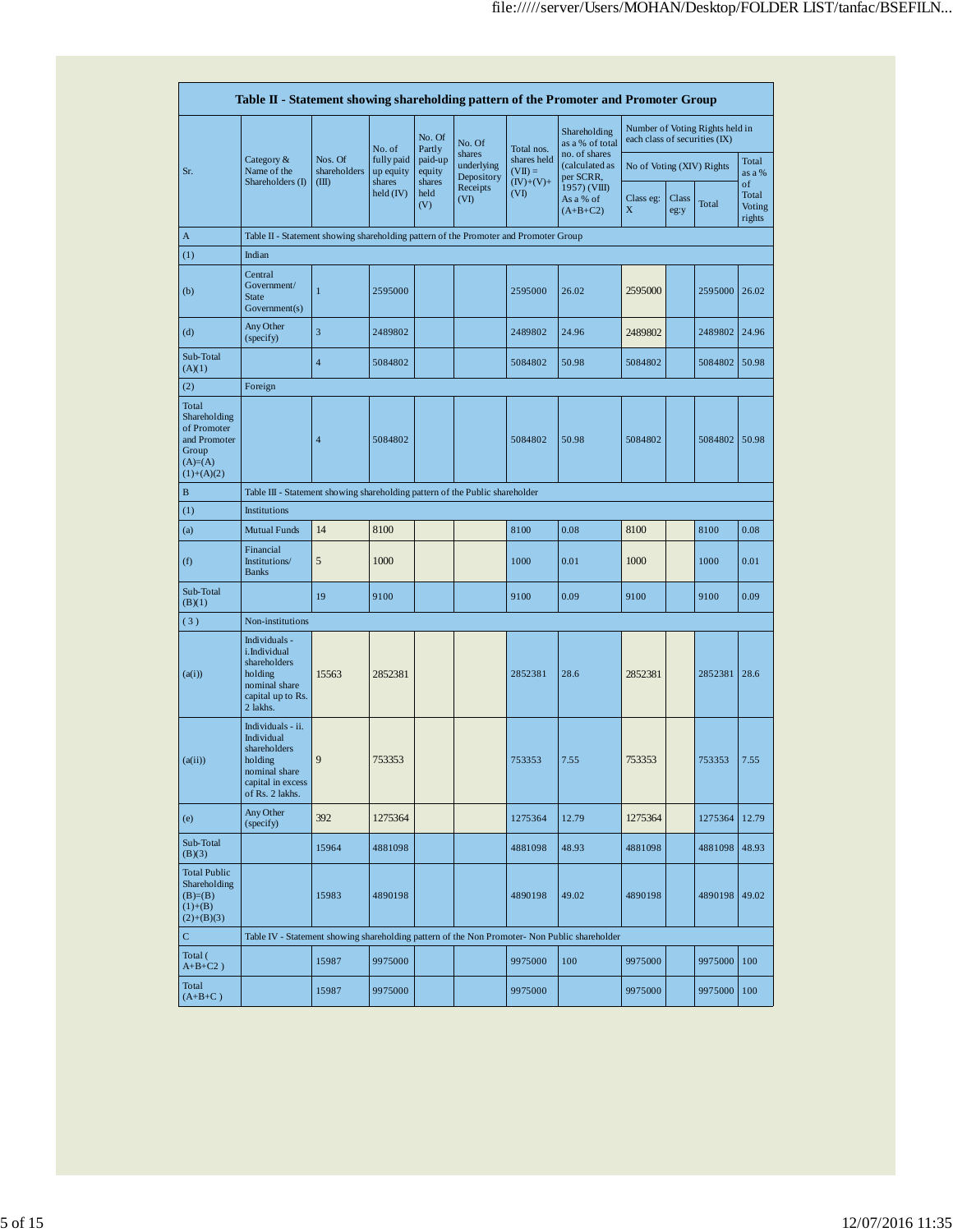|                                                                                         |                                            |                              |                                                                             | Table II - Statement showing shareholding pattern of the Promoter and Promoter Group          |                                        |                                                    |                                                                               |                                                                    |                                       |  |  |  |
|-----------------------------------------------------------------------------------------|--------------------------------------------|------------------------------|-----------------------------------------------------------------------------|-----------------------------------------------------------------------------------------------|----------------------------------------|----------------------------------------------------|-------------------------------------------------------------------------------|--------------------------------------------------------------------|---------------------------------------|--|--|--|
| Sr.                                                                                     | No. Of Shares<br>Underlying<br>Outstanding | No. of Shares<br>Underlying  | No. Of Shares<br>Underlying<br>Outstanding<br>convertible<br>securities and | Shareholding, as a<br>% assuming full<br>conversion of<br>convertible<br>securities (as a     | Number of<br>Locked in<br>shares (XII) |                                                    | Number of<br><b>Shares</b><br>pledged or<br>otherwise<br>encumbered<br>(XIII) |                                                                    | Number of<br>equity shares<br>held in |  |  |  |
|                                                                                         | convertible<br>securities $(X)$            | Outstanding<br>Warrants (Xi) | No. Of<br>Warrants (Xi)<br>(a)                                              | percentage of<br>diluted share<br>capital) $(XI)=$<br>$(VII)+(X)$ As a %<br>of $(A+B+C2)$     | No.<br>(a)                             | As a %<br>of total<br><b>Shares</b><br>held<br>(b) | No.<br>(a)                                                                    | As a %<br>of total<br><b>Shares</b><br>$\text{held }$ $\text{(b)}$ | dematerialized<br>form (XIV)          |  |  |  |
| A                                                                                       |                                            |                              |                                                                             | Table II - Statement showing shareholding pattern of the Promoter and Promoter Group          |                                        |                                                    |                                                                               |                                                                    |                                       |  |  |  |
| (1)                                                                                     | Indian                                     |                              |                                                                             |                                                                                               |                                        |                                                    |                                                                               |                                                                    |                                       |  |  |  |
| (b)                                                                                     |                                            |                              |                                                                             | 26.02                                                                                         |                                        |                                                    |                                                                               |                                                                    | 2595000                               |  |  |  |
| (d)                                                                                     |                                            |                              |                                                                             | 24.96                                                                                         |                                        |                                                    |                                                                               |                                                                    | 2489802                               |  |  |  |
| Sub-Total<br>(A)(1)                                                                     |                                            |                              |                                                                             | 50.98                                                                                         |                                        |                                                    |                                                                               |                                                                    | 5084802                               |  |  |  |
| (2)                                                                                     | Foreign                                    |                              |                                                                             |                                                                                               |                                        |                                                    |                                                                               |                                                                    |                                       |  |  |  |
| Total<br>Shareholding<br>of Promoter<br>and Promoter<br>Group $(A)=(A)$<br>$(1)+(A)(2)$ |                                            |                              |                                                                             | 50.98                                                                                         |                                        |                                                    |                                                                               |                                                                    | 5084802                               |  |  |  |
| $\mathbf B$                                                                             |                                            |                              |                                                                             | Table III - Statement showing shareholding pattern of the Public shareholder                  |                                        |                                                    |                                                                               |                                                                    |                                       |  |  |  |
| (1)                                                                                     | <b>Institutions</b>                        |                              |                                                                             |                                                                                               |                                        |                                                    |                                                                               |                                                                    |                                       |  |  |  |
| (a)                                                                                     |                                            |                              |                                                                             | 0.08                                                                                          |                                        |                                                    |                                                                               |                                                                    | $\overline{0}$                        |  |  |  |
| (f)                                                                                     |                                            |                              |                                                                             | 0.01                                                                                          |                                        |                                                    |                                                                               |                                                                    | 450                                   |  |  |  |
| Sub-Total<br>(B)(1)                                                                     |                                            |                              |                                                                             | 0.09                                                                                          |                                        |                                                    |                                                                               |                                                                    | 450                                   |  |  |  |
| (3)                                                                                     | Non-institutions                           |                              |                                                                             |                                                                                               |                                        |                                                    |                                                                               |                                                                    |                                       |  |  |  |
| (a(i))                                                                                  |                                            |                              |                                                                             | 28.6                                                                                          |                                        |                                                    |                                                                               |                                                                    | 2182424                               |  |  |  |
| (a(ii))                                                                                 |                                            |                              |                                                                             | 7.55                                                                                          |                                        |                                                    |                                                                               |                                                                    | 753353                                |  |  |  |
| (e)                                                                                     |                                            |                              |                                                                             | 12.79                                                                                         |                                        |                                                    |                                                                               |                                                                    | 1251558                               |  |  |  |
| Sub-Total<br>(B)(3)                                                                     |                                            |                              |                                                                             | 48.93                                                                                         |                                        |                                                    |                                                                               |                                                                    | 4187335                               |  |  |  |
| <b>Total Public</b><br>Shareholding<br>$(B)=(B)(1)+(B)$<br>$(2)+(B)(3)$                 |                                            |                              |                                                                             | 49.02                                                                                         |                                        |                                                    |                                                                               |                                                                    | 4187785                               |  |  |  |
| $\mathbf C$                                                                             |                                            |                              |                                                                             | Table IV - Statement showing shareholding pattern of the Non Promoter- Non Public shareholder |                                        |                                                    |                                                                               |                                                                    |                                       |  |  |  |
| Total (<br>$A+B+C2$ )                                                                   |                                            |                              |                                                                             | 100                                                                                           |                                        |                                                    |                                                                               |                                                                    | 9272587                               |  |  |  |
| Total $(A+B+C)$                                                                         |                                            |                              |                                                                             |                                                                                               |                                        |                                                    |                                                                               |                                                                    | 9272587                               |  |  |  |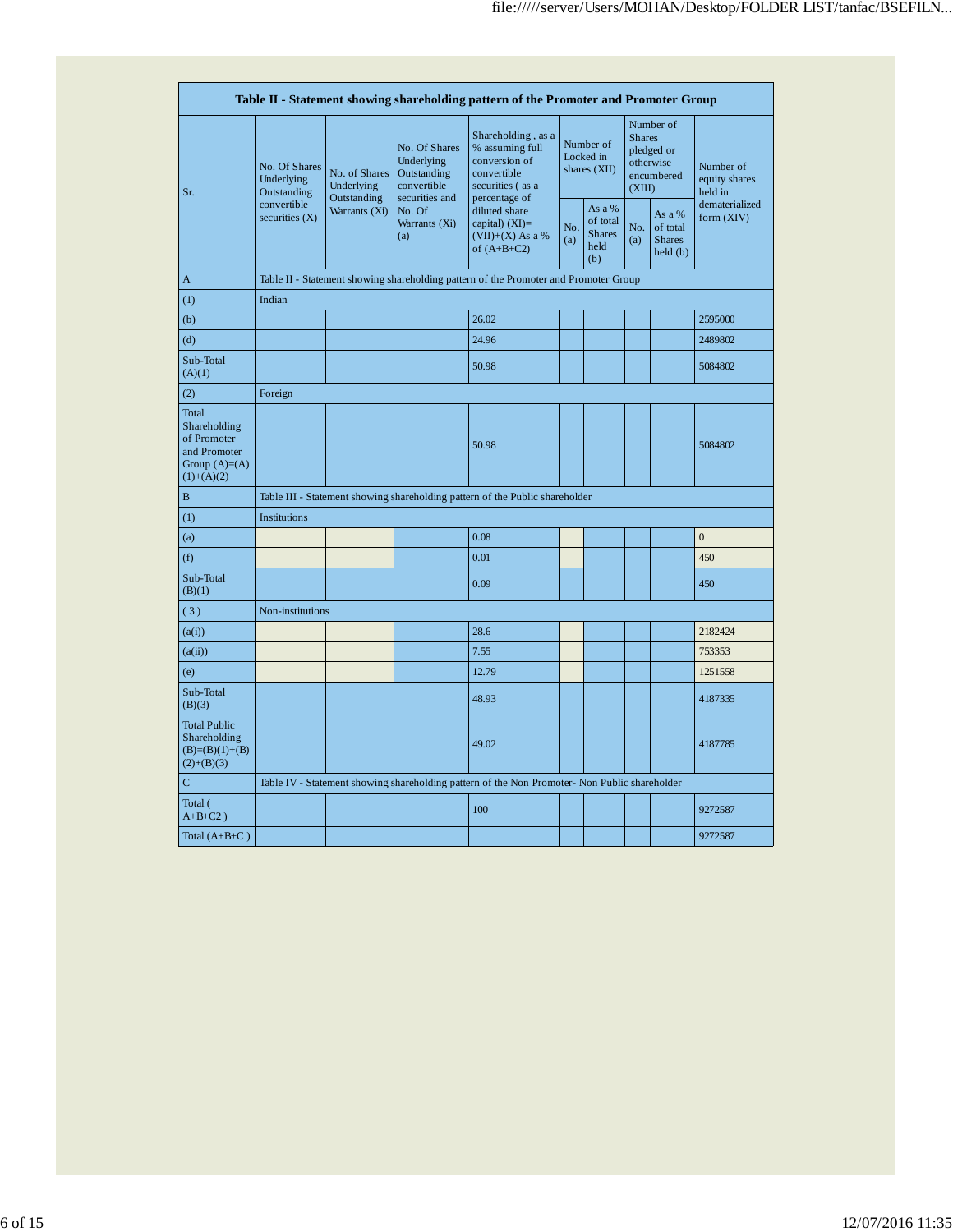| <b>Central Government/ State Government(s)</b>                                                                                                                                          |                                                               |                       |  |  |  |  |  |  |  |
|-----------------------------------------------------------------------------------------------------------------------------------------------------------------------------------------|---------------------------------------------------------------|-----------------------|--|--|--|--|--|--|--|
| Searial No.                                                                                                                                                                             | $\mathbf{1}$                                                  |                       |  |  |  |  |  |  |  |
| Name of the<br>Shareholders (I)                                                                                                                                                         | TAMILNADU INDUSTRIAL DEVELOPMENT CORPORATION LIMITED          | Click here to go back |  |  |  |  |  |  |  |
| PAN(II)                                                                                                                                                                                 | AAACT3409P                                                    | Total                 |  |  |  |  |  |  |  |
| No. of fully paid up<br>equity shares held<br>(IV)                                                                                                                                      | 2595000                                                       | 2595000               |  |  |  |  |  |  |  |
| No. Of Partly<br>paid-up equity<br>shares held (V)                                                                                                                                      |                                                               |                       |  |  |  |  |  |  |  |
| No. Of shares<br>underlying<br>Depository<br>Receipts (VI)                                                                                                                              |                                                               |                       |  |  |  |  |  |  |  |
| Total nos. shares<br>$\text{held}(\text{VII}) =$<br>$(IV)+(V)+(VI)$                                                                                                                     | 2595000                                                       | 2595000               |  |  |  |  |  |  |  |
| Shareholding as a<br>% of total no. of<br>shares (calculated<br>as per SCRR,<br>1957) (VIII) As a<br>% of $(A+B+C2)$                                                                    | 26.02                                                         | 26.02                 |  |  |  |  |  |  |  |
|                                                                                                                                                                                         | Number of Voting Rights held in each class of securities (IX) |                       |  |  |  |  |  |  |  |
| Class eg: X                                                                                                                                                                             | 2595000                                                       | 2595000               |  |  |  |  |  |  |  |
| Class eg:y                                                                                                                                                                              |                                                               |                       |  |  |  |  |  |  |  |
| Total                                                                                                                                                                                   | 2595000                                                       | 2595000               |  |  |  |  |  |  |  |
| Total as a % of<br><b>Total Voting rights</b>                                                                                                                                           | 26.02                                                         | 26.02                 |  |  |  |  |  |  |  |
| No. Of Shares<br>Underlying<br>Outstanding<br>convertible<br>securities $(X)$                                                                                                           |                                                               |                       |  |  |  |  |  |  |  |
| No. of Shares<br>Underlying<br>Outstanding<br>Warrants (Xi)                                                                                                                             |                                                               |                       |  |  |  |  |  |  |  |
| No. Of Shares<br>Underlying<br>Outstanding<br>convertible<br>securities and<br>warrants $(X)$                                                                                           |                                                               |                       |  |  |  |  |  |  |  |
| Shareholding, as a<br>% assuming full<br>conversion of<br>convertible<br>securities (as a<br>percentage of<br>diluted share<br>capital) $(XI) =$<br>$(VII)+(X)$ As a %<br>of $(A+B+C2)$ | 26.02                                                         | 26.02                 |  |  |  |  |  |  |  |
| Number of Locked in shares (XII)                                                                                                                                                        |                                                               |                       |  |  |  |  |  |  |  |
| No. (a)                                                                                                                                                                                 |                                                               |                       |  |  |  |  |  |  |  |
| As a % of total<br>Shares held (b)                                                                                                                                                      |                                                               |                       |  |  |  |  |  |  |  |
|                                                                                                                                                                                         | Number of Shares pledged or otherwise encumbered (XIII)       |                       |  |  |  |  |  |  |  |
| No. (a)                                                                                                                                                                                 |                                                               |                       |  |  |  |  |  |  |  |
| As a % of total<br>Shares held (b)                                                                                                                                                      |                                                               |                       |  |  |  |  |  |  |  |
| Number of equity<br>shares held in<br>dematerialized<br>form (XIV)                                                                                                                      | 2595000                                                       | 2595000               |  |  |  |  |  |  |  |
| Reason for not providing PAN                                                                                                                                                            |                                                               |                       |  |  |  |  |  |  |  |
| Reason for not<br>providing PAN                                                                                                                                                         |                                                               |                       |  |  |  |  |  |  |  |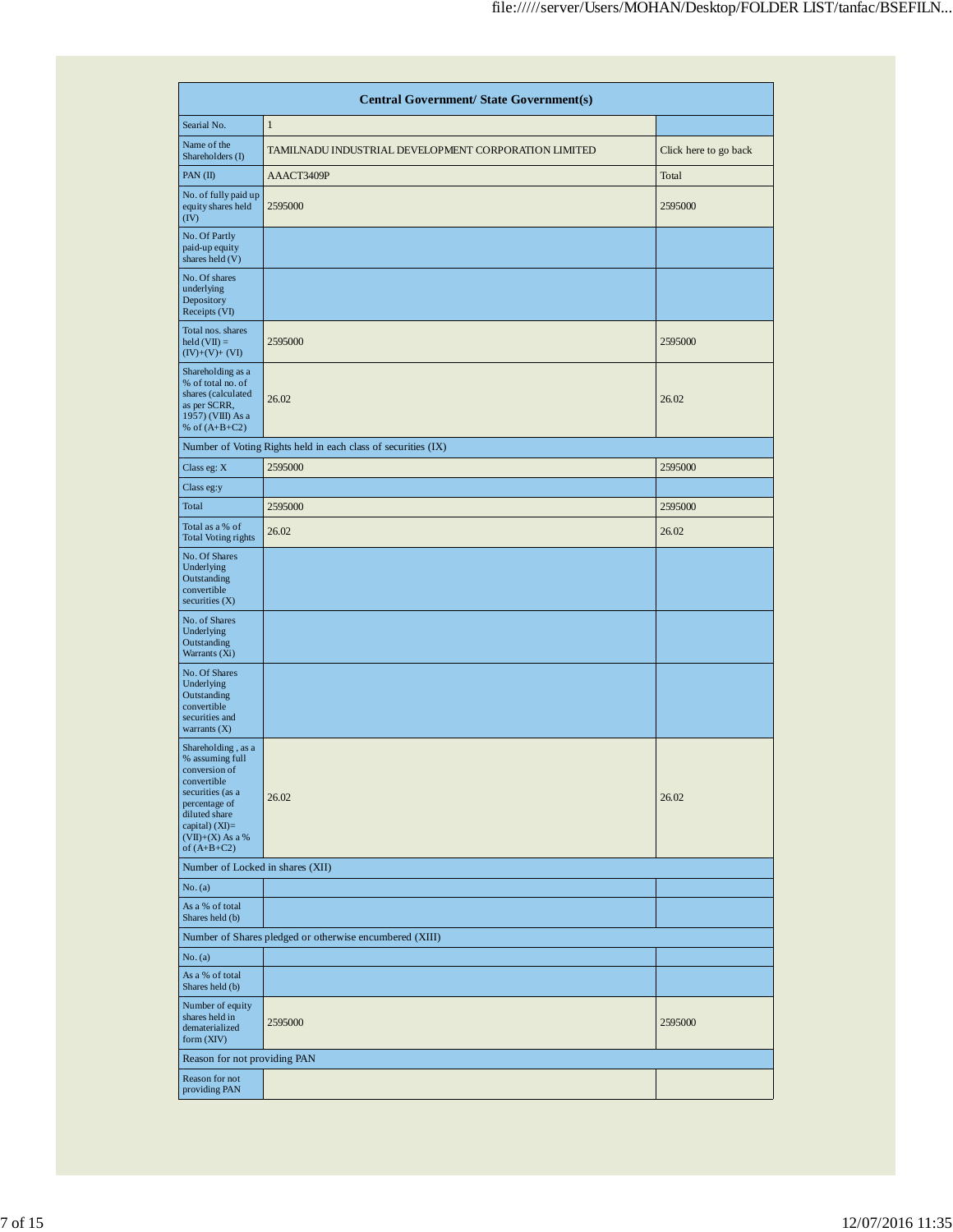|                                                                                                                                                                                      |                                                               | Any Other (specify)                                  |                                            |                          |
|--------------------------------------------------------------------------------------------------------------------------------------------------------------------------------------|---------------------------------------------------------------|------------------------------------------------------|--------------------------------------------|--------------------------|
| Searial No.                                                                                                                                                                          | $\mathbf{1}$                                                  | $\overline{2}$                                       | 3                                          |                          |
| Category                                                                                                                                                                             | <b>Bodies Corporate</b>                                       | <b>Bodies Corporate</b>                              | Person Acting in Concert                   | Click here to<br>go back |
| Name of the<br>Shareholders (I)                                                                                                                                                      | TGS INVESTMENT AND<br><b>TRADE PRIVATE LIMITED</b>            | Pilani Investment And<br>Industries Corporation Ltd. | SHRI ASKARAN<br><b>AGARWALA - DIRECTOR</b> |                          |
| PAN (II)                                                                                                                                                                             | AABCT6593K                                                    | AABCP7642R                                           | ABJPA1296L                                 | Total                    |
| No. of the<br>Shareholders (I)                                                                                                                                                       | $\mathbf{1}$                                                  | $\mathbf{1}$                                         | $\mathbf{1}$                               | 3                        |
| No. of fully paid up<br>equity shares held<br>(IV)                                                                                                                                   | 1990652                                                       | 498000                                               | 1150                                       | 2489802                  |
| No. Of Partly<br>paid-up equity<br>shares held (V)                                                                                                                                   |                                                               |                                                      |                                            |                          |
| No. Of shares<br>underlying<br>Depository<br>Receipts (VI)                                                                                                                           |                                                               |                                                      |                                            |                          |
| Total nos. shares<br>$\text{held}(\text{VII}) =$<br>$(IV)+(V)+(VI)$                                                                                                                  | 1990652                                                       | 498000                                               | 1150                                       | 2489802                  |
| Shareholding as a<br>% of total no. of<br>shares (calculated<br>as per SCRR,<br>1957) (VIII) As a<br>% of $(A+B+C2)$                                                                 | 19.96                                                         | 4.99                                                 | 0.01                                       | 24.96                    |
|                                                                                                                                                                                      | Number of Voting Rights held in each class of securities (IX) |                                                      |                                            |                          |
| Class eg: X                                                                                                                                                                          | 1990652                                                       | 498000                                               | 1150                                       | 2489802                  |
| Class eg:y                                                                                                                                                                           |                                                               |                                                      |                                            |                          |
| Total                                                                                                                                                                                | 1990652                                                       | 498000                                               | 1150                                       | 2489802                  |
| Total as a % of<br><b>Total Voting rights</b>                                                                                                                                        | 19.96                                                         | 4.99                                                 | 0.01                                       | 24.96                    |
| No. Of Shares<br>Underlying<br>Outstanding<br>convertible<br>securities $(X)$                                                                                                        |                                                               |                                                      |                                            |                          |
| No. of Shares<br>Underlying<br>Outstanding<br>Warrants (Xi)                                                                                                                          |                                                               |                                                      |                                            |                          |
| No. Of Shares<br>Underlying<br>Outstanding<br>convertible<br>securities and No.<br>Of Warrants (Xi)<br>(a)                                                                           |                                                               |                                                      |                                            |                          |
| Shareholding, as a<br>% assuming full<br>conversion of<br>convertible<br>securities (as a<br>percentage of<br>diluted share<br>capital) (XI)=<br>$(VII)+(X)$ As a %<br>of $(A+B+C2)$ | 19.96                                                         | 4.99                                                 | 0.01                                       | 24.96                    |
| Number of Locked in shares (XII)                                                                                                                                                     |                                                               |                                                      |                                            |                          |
| No. (a)<br>As a % of total                                                                                                                                                           |                                                               |                                                      |                                            |                          |
| Shares held (b)                                                                                                                                                                      | Number of Shares pledged or otherwise encumbered (XIII)       |                                                      |                                            |                          |
| No. (a)                                                                                                                                                                              |                                                               |                                                      |                                            |                          |
| As a % of total<br>Shares held (b)                                                                                                                                                   |                                                               |                                                      |                                            |                          |
| Number of equity<br>shares held in<br>dematerialized<br>form (XIV)                                                                                                                   | 1990652                                                       | 498000                                               | 1150                                       | 2489802                  |
| Reason for not<br>providing PAN                                                                                                                                                      |                                                               |                                                      |                                            |                          |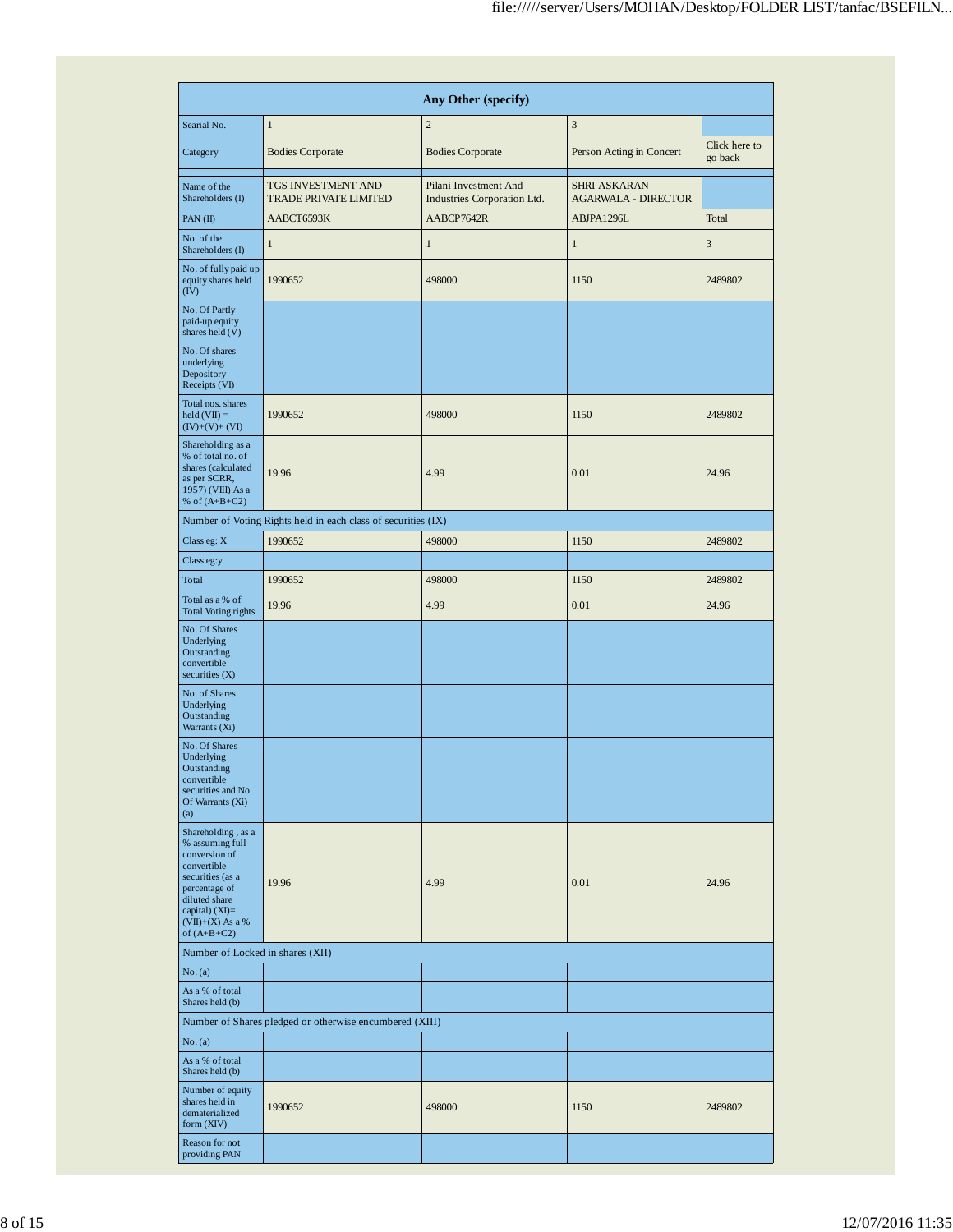|                                                                                                                                                                                         | Individuals - ii. Individual shareholders holding nominal share capital in excess of Rs. 2 lakhs. |                                    |                                          |                          |  |  |  |  |  |  |  |  |
|-----------------------------------------------------------------------------------------------------------------------------------------------------------------------------------------|---------------------------------------------------------------------------------------------------|------------------------------------|------------------------------------------|--------------------------|--|--|--|--|--|--|--|--|
| Searial No.                                                                                                                                                                             | $\mathbf{1}$                                                                                      | $\overline{c}$                     | $\ensuremath{\mathfrak{Z}}$              |                          |  |  |  |  |  |  |  |  |
| Name of the<br>Shareholders (I)                                                                                                                                                         | <b>KAMAL MAVJI</b><br><b>VISARIA</b>                                                              | <b>AJIT SINGH</b><br><b>CHAWLA</b> | AJIT SINGH JAGJIT SINGH<br><b>CHAWLA</b> | Click here to go<br>back |  |  |  |  |  |  |  |  |
| PAN (II)                                                                                                                                                                                | AAAPV6233C                                                                                        | AABPC0858R                         | ZZZZ29999Z                               | Total                    |  |  |  |  |  |  |  |  |
| No. of fully paid up<br>equity shares held<br>(IV)                                                                                                                                      | 212369                                                                                            | 170546                             | 168649                                   | 551564                   |  |  |  |  |  |  |  |  |
| No. Of Partly<br>paid-up equity<br>shares held (V)                                                                                                                                      |                                                                                                   |                                    |                                          |                          |  |  |  |  |  |  |  |  |
| No. Of shares<br>underlying<br>Depository<br>Receipts (VI)                                                                                                                              |                                                                                                   |                                    |                                          |                          |  |  |  |  |  |  |  |  |
| Total nos. shares<br>$\text{held}(\text{VII}) =$<br>$(IV)+(V)+(VI)$                                                                                                                     | 212369                                                                                            | 170546                             | 168649                                   | 551564                   |  |  |  |  |  |  |  |  |
| Shareholding as a<br>% of total no. of<br>shares (calculated<br>as per SCRR,<br>1957) (VIII) As a<br>% of $(A+B+C2)$                                                                    | 2.13                                                                                              | 1.71                               | 1.69                                     | 5.53                     |  |  |  |  |  |  |  |  |
|                                                                                                                                                                                         | Number of Voting Rights held in each class of securities (IX)                                     |                                    |                                          |                          |  |  |  |  |  |  |  |  |
| Class eg: X                                                                                                                                                                             | 212369                                                                                            | 170546                             | 168649                                   | 551564                   |  |  |  |  |  |  |  |  |
| Class eg:y                                                                                                                                                                              |                                                                                                   |                                    |                                          |                          |  |  |  |  |  |  |  |  |
| Total                                                                                                                                                                                   | 212369                                                                                            | 170546                             | 168649                                   | 551564                   |  |  |  |  |  |  |  |  |
| Total as a % of<br><b>Total Voting rights</b>                                                                                                                                           | 2.13                                                                                              | 1.71                               | 1.69                                     | 5.53                     |  |  |  |  |  |  |  |  |
| No. Of Shares<br>Underlying<br>Outstanding<br>convertible<br>securities $(X)$                                                                                                           |                                                                                                   |                                    |                                          |                          |  |  |  |  |  |  |  |  |
| No. of Shares<br>Underlying<br>Outstanding<br>Warrants (Xi)                                                                                                                             |                                                                                                   |                                    |                                          |                          |  |  |  |  |  |  |  |  |
| No. Of Shares<br>Underlying<br>Outstanding<br>convertible<br>securities and No.<br>Of Warrants (Xi)<br>(a)                                                                              |                                                                                                   |                                    |                                          |                          |  |  |  |  |  |  |  |  |
| Shareholding, as a<br>% assuming full<br>conversion of<br>convertible<br>securities (as a<br>percentage of<br>diluted share<br>capital) $(XI) =$<br>$(VII)+(X)$ As a %<br>of $(A+B+C2)$ | 2.13                                                                                              | 1.71                               | 1.69                                     | 5.53                     |  |  |  |  |  |  |  |  |
| Number of Locked in shares (XII)                                                                                                                                                        |                                                                                                   |                                    |                                          |                          |  |  |  |  |  |  |  |  |
| No. (a)                                                                                                                                                                                 |                                                                                                   |                                    |                                          |                          |  |  |  |  |  |  |  |  |
| As a % of total<br>Shares held (b)                                                                                                                                                      |                                                                                                   |                                    |                                          |                          |  |  |  |  |  |  |  |  |
| Number of equity<br>shares held in<br>dematerialized<br>form (XIV)                                                                                                                      | 212369                                                                                            | 170546                             | 168649                                   | 551564                   |  |  |  |  |  |  |  |  |
| Reason for not providing PAN                                                                                                                                                            |                                                                                                   |                                    |                                          |                          |  |  |  |  |  |  |  |  |
| Reason for not<br>providing PAN                                                                                                                                                         |                                                                                                   |                                    | Textual Information(1)                   |                          |  |  |  |  |  |  |  |  |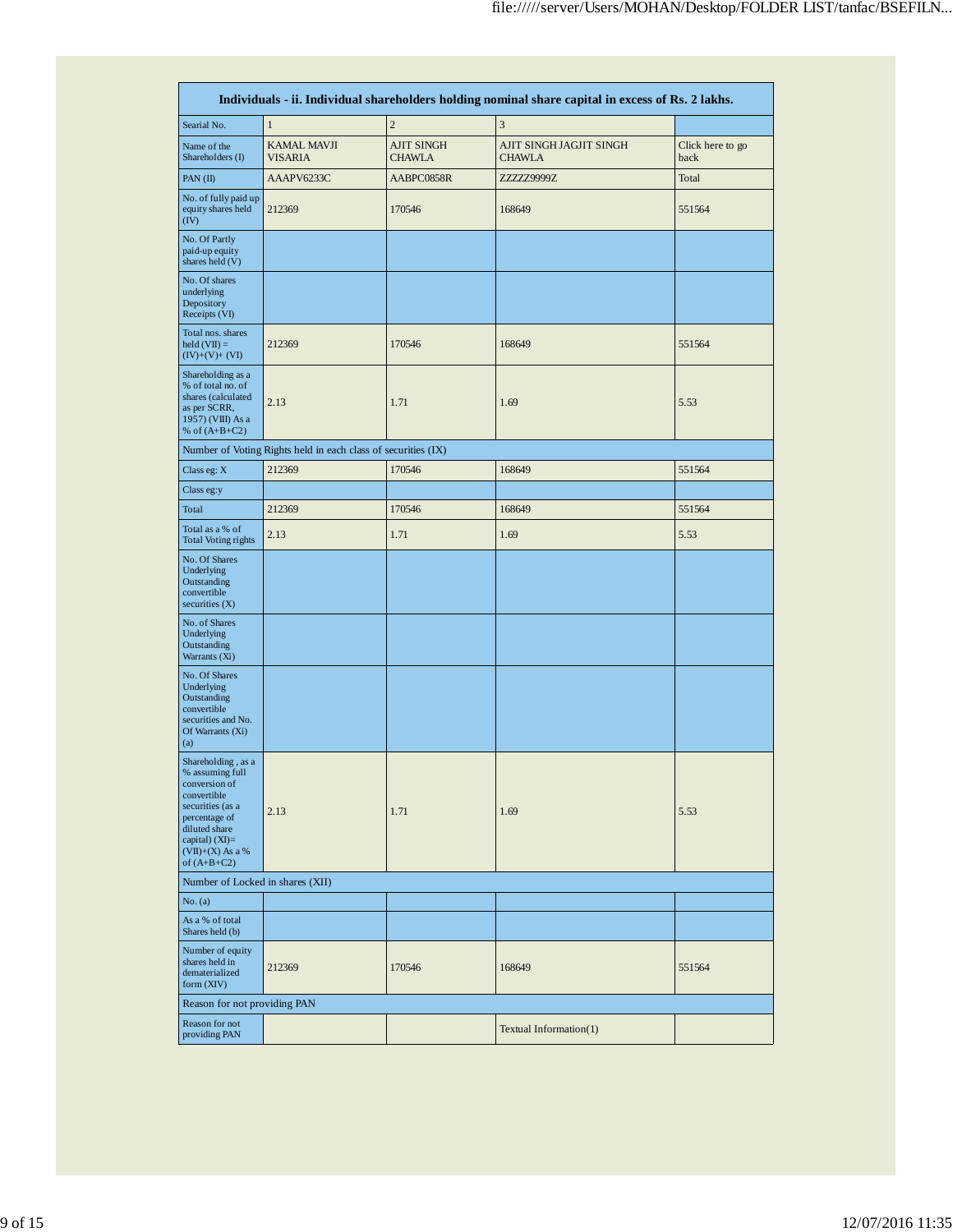|                        | <b>Text Block</b>                                                                                                                                                                                    |
|------------------------|------------------------------------------------------------------------------------------------------------------------------------------------------------------------------------------------------|
| Textual Information(1) | MR. AJIT SINGH CHAWLA AND MR. AJIT SINGH JAGJIT SINGH CHAWLA ARE HAVING<br>SAME PAN AABPC0858R BUT WITH DIFFERENCE DP CLIENT ID I.E. IN300476 41644824 AND<br><b>IN300476 41644873 RESPECTIVELY.</b> |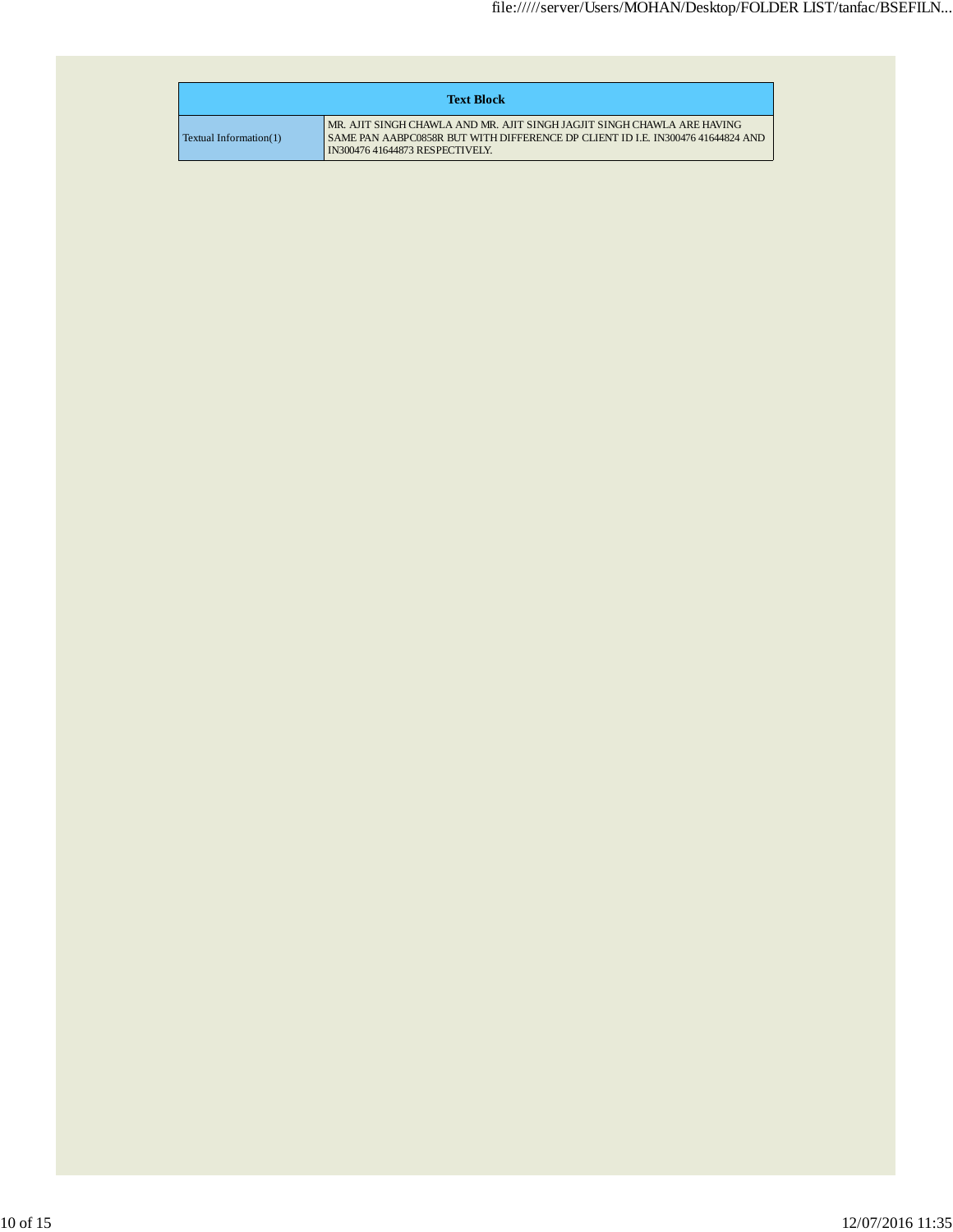|                                                                                                                                                                                         | Any Other (specify)                     |                  |                            |                |                                               |                                                           |                                                      |  |  |  |  |  |  |
|-----------------------------------------------------------------------------------------------------------------------------------------------------------------------------------------|-----------------------------------------|------------------|----------------------------|----------------|-----------------------------------------------|-----------------------------------------------------------|------------------------------------------------------|--|--|--|--|--|--|
| Searial No.                                                                                                                                                                             | $\mathbf{1}$                            | $\overline{2}$   | 3                          | $\overline{4}$ | 5                                             | 6                                                         | $\overline{7}$                                       |  |  |  |  |  |  |
| Category                                                                                                                                                                                | Foreign<br>Individuals or<br><b>NRI</b> | <b>Trusts</b>    | Clearing<br><b>Members</b> | Employees      | Director or<br>Director's<br><b>Relatives</b> | Other                                                     | <b>Bodies Corporate</b>                              |  |  |  |  |  |  |
| Category / More<br>than 1 percentage                                                                                                                                                    | Category                                | Category         | Category                   | Category       | Category                                      | Category                                                  | More than 1<br>percentage of<br>shareholding         |  |  |  |  |  |  |
| Name of the<br>Shareholders (I)                                                                                                                                                         |                                         |                  |                            |                |                                               | <b>FOREIGN</b><br><b>INSTITUTIONAL</b><br><b>INVESTOR</b> | <b>ARONI</b><br><b>COMMERCIALS</b><br><b>LIMITED</b> |  |  |  |  |  |  |
| PAN(II)                                                                                                                                                                                 |                                         |                  |                            |                |                                               |                                                           | AAACA8974A                                           |  |  |  |  |  |  |
| No. of the<br>Shareholders (I)                                                                                                                                                          | 182                                     | $\overline{2}$   | $\overline{4}$             | 18             | 6                                             | $\overline{c}$                                            | $\,1$                                                |  |  |  |  |  |  |
| No. of fully paid up<br>equity shares held<br>(IV)                                                                                                                                      | 21031                                   | 450              | 425                        | 1230           | 500                                           | 650                                                       | 128587                                               |  |  |  |  |  |  |
| No. Of Partly<br>paid-up equity<br>shares held (V)                                                                                                                                      |                                         |                  |                            |                |                                               |                                                           |                                                      |  |  |  |  |  |  |
| No. Of shares<br>underlying<br>Depository<br>Receipts (VI)                                                                                                                              |                                         |                  |                            |                |                                               |                                                           |                                                      |  |  |  |  |  |  |
| Total nos. shares<br>$\text{held}(\text{VII}) =$<br>$(IV)+(V)+(VI)$                                                                                                                     | 21031                                   | 450              | 425                        | 1230           | 500                                           | 650                                                       | 128587                                               |  |  |  |  |  |  |
| Shareholding as a<br>% of total no. of<br>shares (calculated<br>as per SCRR,<br>1957) (VIII) As a<br>% of $(A+B+C2)$                                                                    | 0.21                                    | $\mathbf{0}$     | $\overline{0}$             | 0.01           | 0.01                                          | 0.01                                                      | 1.29                                                 |  |  |  |  |  |  |
| Number of Voting Rights held in each class of securities (IX)                                                                                                                           |                                         |                  |                            |                |                                               |                                                           |                                                      |  |  |  |  |  |  |
| Class eg: X                                                                                                                                                                             | 21031                                   | 450              | 425                        | 1230           | 500                                           | 650                                                       | 128587                                               |  |  |  |  |  |  |
| Class eg:y                                                                                                                                                                              |                                         |                  |                            |                |                                               |                                                           |                                                      |  |  |  |  |  |  |
| Total                                                                                                                                                                                   | 21031                                   | 450              | 425                        | 1230           | 500                                           | 650                                                       | 128587                                               |  |  |  |  |  |  |
| Total as a % of<br><b>Total Voting rights</b>                                                                                                                                           | 0.21                                    | $\boldsymbol{0}$ | $\boldsymbol{0}$           | 0.01           | 0.01                                          | 0.01                                                      | 1.29                                                 |  |  |  |  |  |  |
| No. Of Shares<br>Underlying<br>Outstanding<br>convertible<br>securities $(X)$                                                                                                           |                                         |                  |                            |                |                                               |                                                           |                                                      |  |  |  |  |  |  |
| No. of Shares<br>Underlying<br>Outstanding<br>Warrants (Xi)                                                                                                                             |                                         |                  |                            |                |                                               |                                                           |                                                      |  |  |  |  |  |  |
| No. Of Shares<br>Underlying<br>Outstanding<br>convertible<br>securities and No.<br>Of Warrants (Xi)<br>(a)                                                                              |                                         |                  |                            |                |                                               |                                                           |                                                      |  |  |  |  |  |  |
| Shareholding, as a<br>% assuming full<br>conversion of<br>convertible<br>securities (as a<br>percentage of<br>diluted share<br>capital) $(XI)$ =<br>$(VII)+(X)$ As a %<br>of $(A+B+C2)$ | 0.21                                    | $\mathbf{0}$     | $\boldsymbol{0}$           | 0.01           | 0.01                                          | 0.01                                                      | 1.29                                                 |  |  |  |  |  |  |
| Number of Locked in shares (XII)                                                                                                                                                        |                                         |                  |                            |                |                                               |                                                           |                                                      |  |  |  |  |  |  |
| No. (a)                                                                                                                                                                                 |                                         |                  |                            |                |                                               |                                                           |                                                      |  |  |  |  |  |  |
| As a % of total<br>Shares held (b)                                                                                                                                                      |                                         |                  |                            |                |                                               |                                                           |                                                      |  |  |  |  |  |  |
| Number of equity<br>shares held in<br>dematerialized<br>form (XIV)                                                                                                                      | 10681                                   | 450              | 425                        | 500            | 100                                           | $\boldsymbol{0}$                                          | 128587                                               |  |  |  |  |  |  |
| Reason for not providing PAN                                                                                                                                                            |                                         |                  |                            |                |                                               |                                                           |                                                      |  |  |  |  |  |  |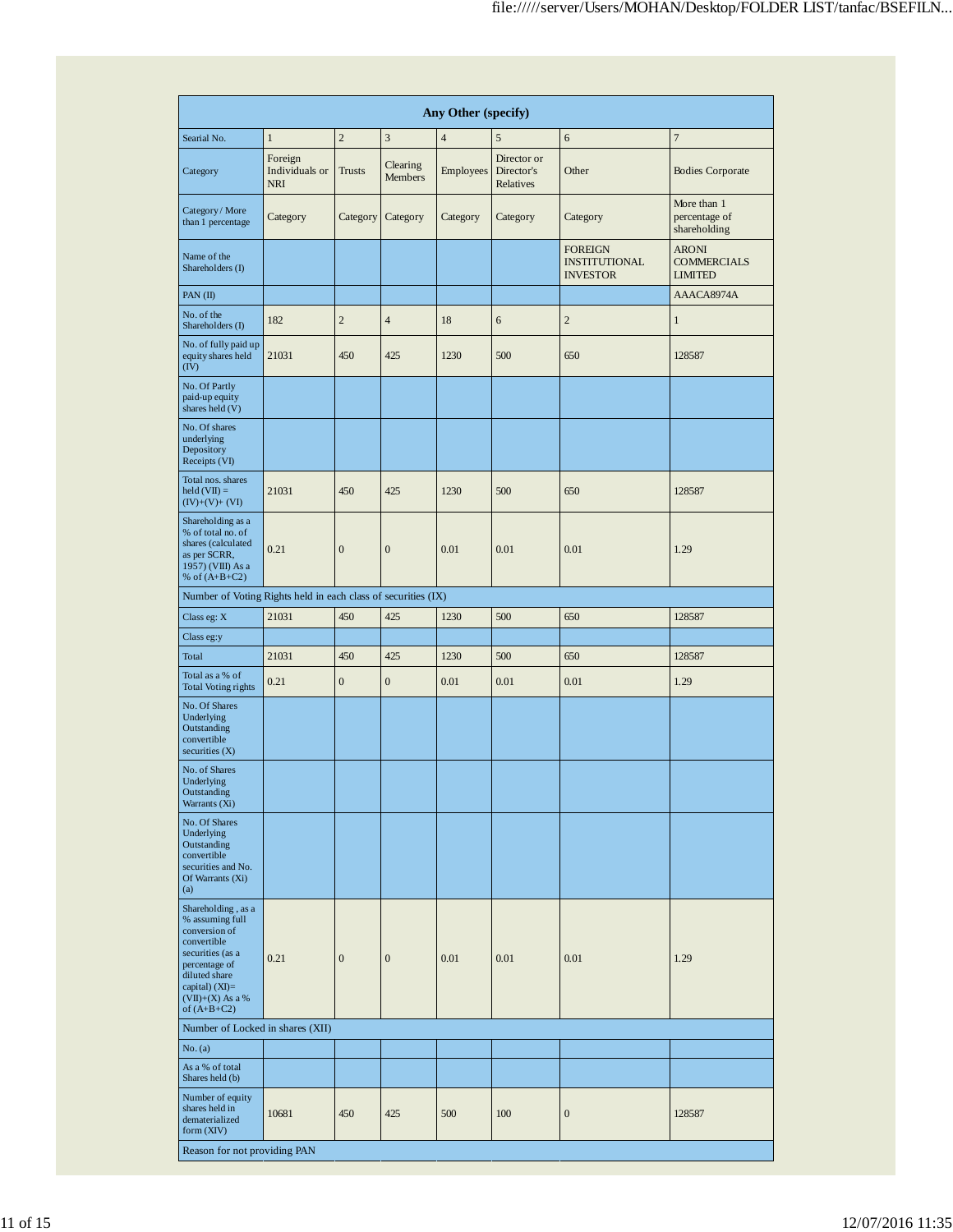| Reason for not<br>providing PAN |  |  |  |  |
|---------------------------------|--|--|--|--|
|                                 |  |  |  |  |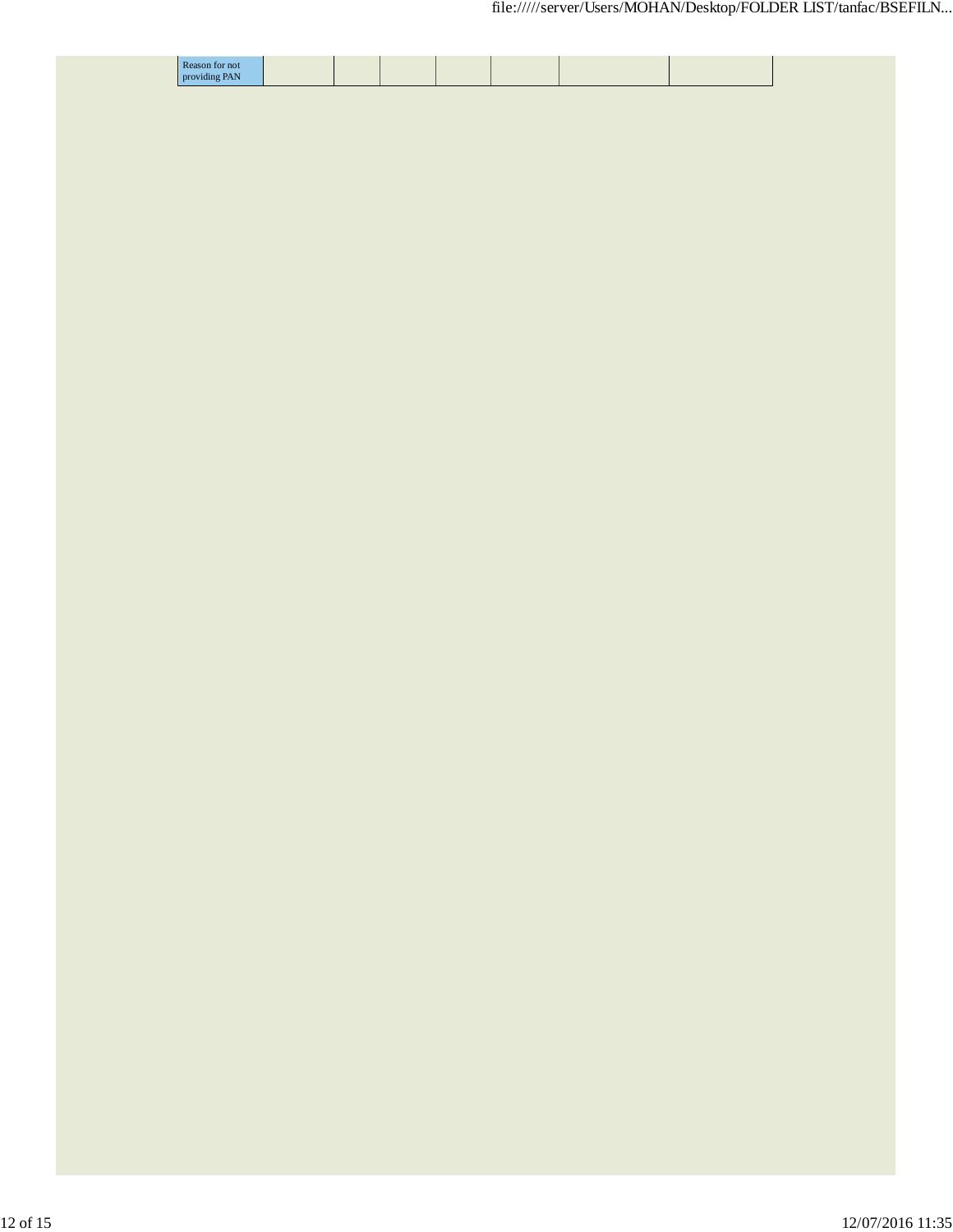| Any Other (specify)                                                                                                                                                                     |                                                          |                                                      |                                                      |                                                              |                            |                             |  |
|-----------------------------------------------------------------------------------------------------------------------------------------------------------------------------------------|----------------------------------------------------------|------------------------------------------------------|------------------------------------------------------|--------------------------------------------------------------|----------------------------|-----------------------------|--|
| Searial No.                                                                                                                                                                             | 8                                                        | 9                                                    | 10                                                   | 11                                                           | 12                         |                             |  |
| Category                                                                                                                                                                                | <b>Bodies Corporate</b>                                  | <b>Bodies Corporate</b>                              | <b>Bodies Corporate</b>                              | <b>Bodies Corporate</b>                                      | <b>Bodies</b><br>Corporate |                             |  |
| Category / More<br>than 1 percentage                                                                                                                                                    | More than 1<br>percentage of<br>shareholding             | More than 1<br>percentage of<br>shareholding         | More than 1<br>percentage of<br>shareholding         | More than 1<br>percentage of<br>shareholding                 | Category                   |                             |  |
| Name of the<br>Shareholders (I)                                                                                                                                                         | <b>KAMALJYOT</b><br><b>INVESTMENTS</b><br><b>LIMITED</b> | <b>KAMALJYOT</b><br><b>INVESTMENTS</b><br><b>LTD</b> | UTKARSH GLOBAL<br><b>HOLDINGS</b><br>PRIVATE LIMITED | MOTILAL OSWAL<br><b>FINANCIAL</b><br><b>SERVICES LIMITED</b> |                            | Click<br>here to<br>go back |  |
| PAN(II)                                                                                                                                                                                 | AAACK3258K                                               | ZZZZZ9999Z                                           | AAACU4658D                                           | AAECM2876P                                                   |                            | Total                       |  |
| No. of the<br>Shareholders (I)                                                                                                                                                          | $\mathbf{1}$                                             | $\mathbf{1}$                                         | $\mathbf{1}$                                         | $\mathbf{1}$                                                 | 174                        | 388                         |  |
| No. of fully paid up<br>equity shares held<br>(IV)                                                                                                                                      | 294826                                                   | 15000                                                | 368768                                               | 148880                                                       | 295017                     | 319303                      |  |
| No. Of Partly<br>paid-up equity<br>shares held (V)                                                                                                                                      |                                                          |                                                      |                                                      |                                                              |                            |                             |  |
| No. Of shares<br>underlying<br>Depository<br>Receipts (VI)                                                                                                                              |                                                          |                                                      |                                                      |                                                              |                            |                             |  |
| Total nos. shares<br>held $(VII) =$<br>$(IV)+(V)+(VI)$                                                                                                                                  | 294826                                                   | 15000                                                | 368768                                               | 148880                                                       | 295017                     | 319303                      |  |
| Shareholding as a<br>% of total no. of<br>shares (calculated<br>as per SCRR,<br>1957) (VIII) As a<br>% of $(A+B+C2)$                                                                    | 2.96                                                     | 0.15                                                 | 3.7                                                  | 1.49                                                         | 2.96                       | 3.2                         |  |
| Number of Voting Rights held in each class of securities (IX)                                                                                                                           |                                                          |                                                      |                                                      |                                                              |                            |                             |  |
| Class eg: X                                                                                                                                                                             | 294826                                                   | 15000                                                | 368768                                               | 148880                                                       | 295017                     | 319303                      |  |
| Class eg:y                                                                                                                                                                              |                                                          |                                                      |                                                      |                                                              |                            |                             |  |
| Total                                                                                                                                                                                   | 294826                                                   | 15000                                                | 368768                                               | 148880                                                       | 295017                     | 319303                      |  |
| Total as a % of<br><b>Total Voting rights</b>                                                                                                                                           | 2.96                                                     | 0.15                                                 | 3.7                                                  | 1.49                                                         | 2.96                       | 3.2                         |  |
| No. Of Shares<br>Underlying<br>Outstanding<br>convertible<br>securities $(X)$                                                                                                           |                                                          |                                                      |                                                      |                                                              |                            |                             |  |
| No. of Shares<br>Underlying<br>Outstanding<br>Warrants (Xi)                                                                                                                             |                                                          |                                                      |                                                      |                                                              |                            |                             |  |
| No. Of Shares<br>Underlying<br>Outstanding<br>convertible<br>securities and No.<br>Of Warrants (Xi)<br>(a)                                                                              |                                                          |                                                      |                                                      |                                                              |                            |                             |  |
| Shareholding, as a<br>% assuming full<br>conversion of<br>convertible<br>securities (as a<br>percentage of<br>diluted share<br>capital) $(XI) =$<br>$(VII)+(X)$ As a %<br>of $(A+B+C2)$ | 2.96                                                     | 0.15                                                 | 3.7                                                  | 1.49                                                         | 2.96                       | 3.2                         |  |
| Number of Locked in shares (XII)                                                                                                                                                        |                                                          |                                                      |                                                      |                                                              |                            |                             |  |
| No. (a)                                                                                                                                                                                 |                                                          |                                                      |                                                      |                                                              |                            |                             |  |
| As a % of total<br>Shares held (b)                                                                                                                                                      |                                                          |                                                      |                                                      |                                                              |                            |                             |  |
| Number of equity<br>shares held in<br>dematerialized<br>form (XIV)                                                                                                                      | 294826                                                   | 15000                                                | 368768                                               | 148880                                                       | 283341                     | 295497                      |  |
| Reason for not providing PAN                                                                                                                                                            |                                                          |                                                      |                                                      |                                                              |                            |                             |  |
| Reason for not<br>providing PAN                                                                                                                                                         |                                                          | Textual<br>Information(1)                            |                                                      |                                                              |                            |                             |  |